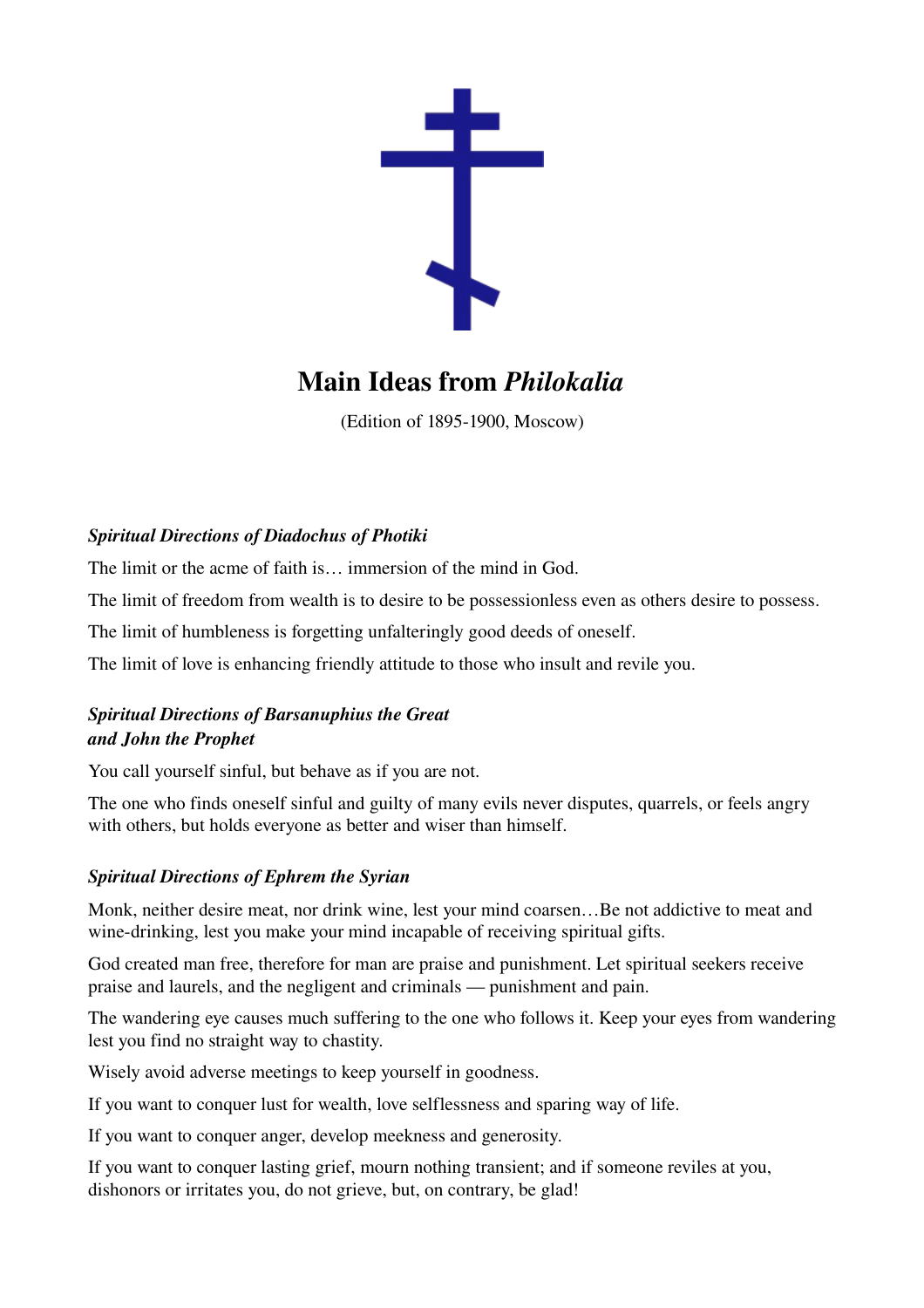Grieve only if you have committed a sin, but even in this case do not grieve too much, otherwise you may become desperate.

If you want to conquer conceit, do not desire praise, laurels, nice garments, respect, favor, but like to be blamed and slandered by people, and reproach yourself as the most sinful among sinners.

If you want to conquer pride, do not say that your deed was done by your hands and might; say that with God's help and guidance it was done, not by my power and efforts.

### "*General Principles of Spiritual Life" John of the Ladder*

Laymen asked me, "How we, living with wives and being encumbered with worldly duties, can know the perfect Christian life?"

I answered, "Do all good that you can, condemn no one, rob no one, deceive no one, be haughty with no one, hate no one, do not leave church assemblies, be merciful to the needy, tempt no one, do not violate the honor of others, be faithful to your wives. Living thus, you will approach the Heavenly Kingdom."

### *Spiritual Directions of Abba Dorotheus*

Everyone judges about others according to one's own character… Say, someone happened to stand in night and three men are passing by him. The first of them, seen him, thinks: he is waiting for someone to commit fornication; the other thinks: he must be a thief; the third one: he arranged to go to pray with someone and is waiting for him.

I heard about a brother who, when visiting someone of the community and seeing his cell nonswept and non-cleaned, thought to himself: blessed this brother is, for he set aside the earthly concerns and is so immersed in the highest matters that has no time to tidy the cell. And if he came to a brother whose cell was tidy, swept, clean, he thought: as the soul of this brother is pure, so is his cell, and the order in his cell is in accordance with the state of his soul.

Do not desire the outcome that you want, but desire it to happen, as it will happen: thus will you be at peace with everyone.

Believe that dishonor and reproach are the medicine for curing the pride of your soul. And pray for those reproaching you as for the true healers of your soul…

In response to false accusations say: forgive me and pray for me! When people ask you whether it is true, tell the truth and then bow humbly and say again: forgive me and pray for me!

Never prefer your will to the will of your brother.

#### "*About Spiritual Struggle" John Cassian*

(There is) the state that consists in contemplating One God and in ardent love to Him; in this state the mind, permeated with that love, converses with God in the most direct way.

### *Ascetic Directions of Nilus of Sinai*

If disgrace befell over you, be glad: for if it is unjust, then your reward will be large; and if it is just, then, having learned from it, you can avoid the retribution.

There is the highest prayer of the perfect ones… — when by unsaid aspirations of spirit they